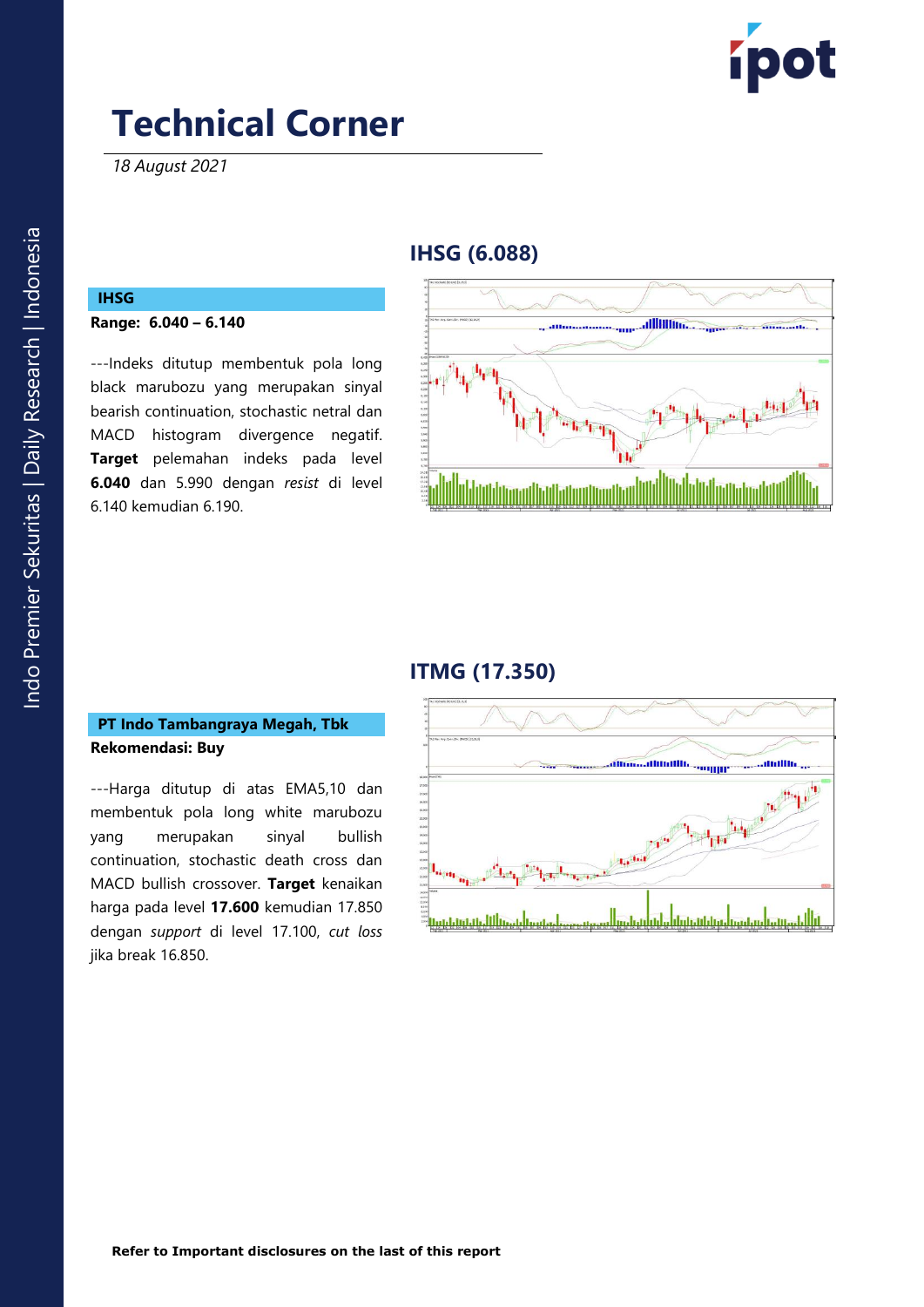

*18 August 2021*

#### **PT Telkom Indonesia, Tbk Rekomendasi: Buy**

---Harga ditutup di atas EMA5,10 dan membentuk pola white closing marubozu yang merupakan sinyal bullish continuation, stochastic netral dan MACD histogram divergence positif. **Target**  kenaikan harga pada level **3.380** kemudian 3.420 dengan *support* di level 3.300, *cut loss* jika break 3.260.

### **TLKM (3.340)**



#### **AALI (8.425)**

#### **PT Astra Agro Lestari, Tbk Rekomendasi: Buy on Weakness**

---Harga ditutup di atas EMA5,10 dan membentuk pola small bearish candle, stochastic memasuki area overbought dan MACD histogram convergence positif. **Target** harga beli pada level **8.350** dengan *resist* di level 8.650 kemudian 8.925.

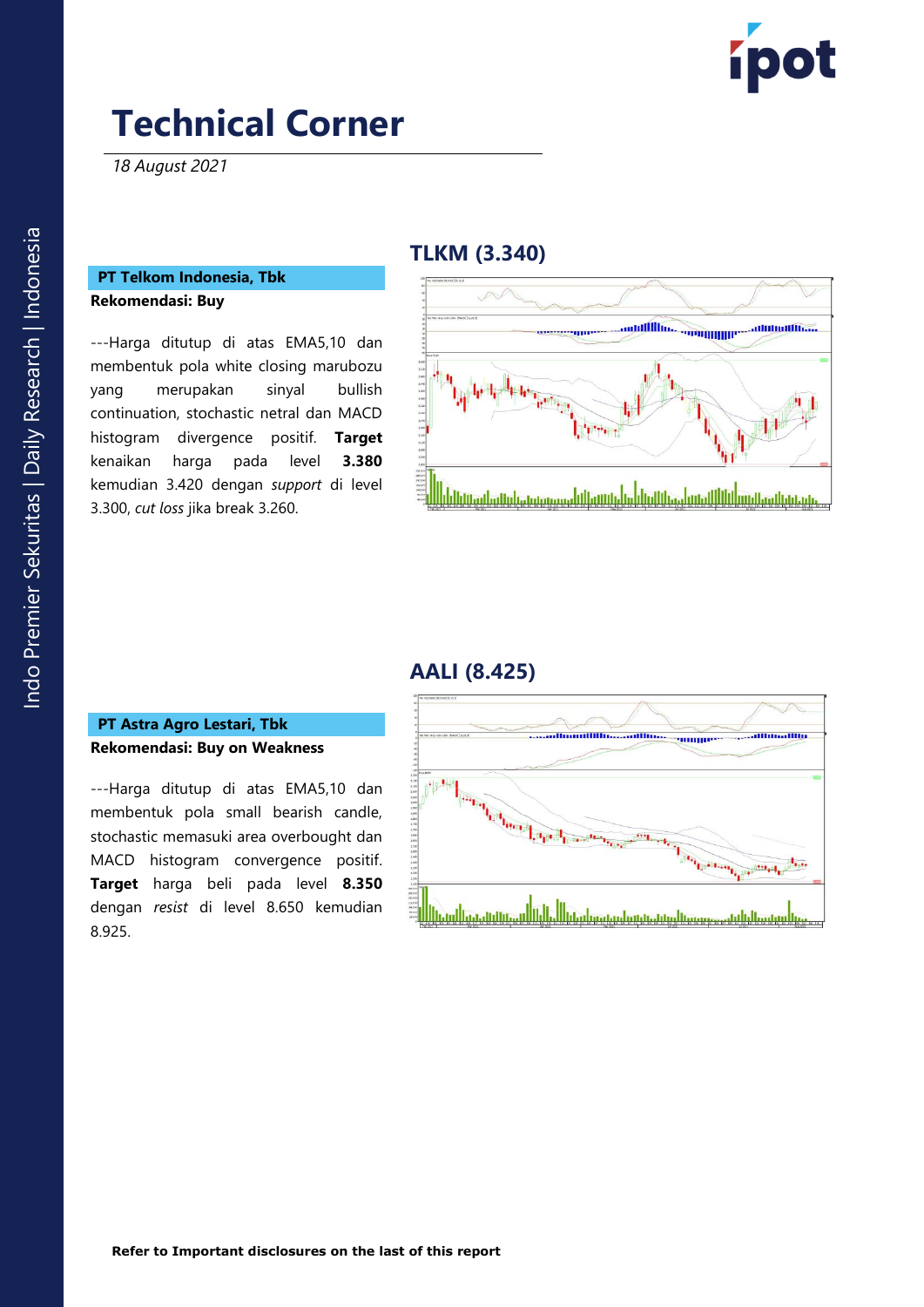

*18 August 2021*

## **UNTR (20.175)**

#### **PT United Tractors, Tbk Rekomendasi: Buy on Weakness**

---Harga ditutup membentuk pola long black marubozu yang merupakan sinyal bearish continuation namun masih di atas EMA5,10, stochastic memasuki zona overbought dan MACD histogram divergence positif. **Target** harga beli pada level **20.000** dengan *resist* di level 20.550 kemudian 20.925.



### **XDIF (420)**

#### **Danareka ETF Indonesia Top 40 Rekomendasi: Buy on Weakness**

---Harga ditutup di atas EMA5,10 dan membentuk pola doji yang merupakan sinyal indecision, stochastic netral dan MACD histogram divergence positif. **Target** harga beli pada level **417** dengan *resist* di level 424 kemudian 428.

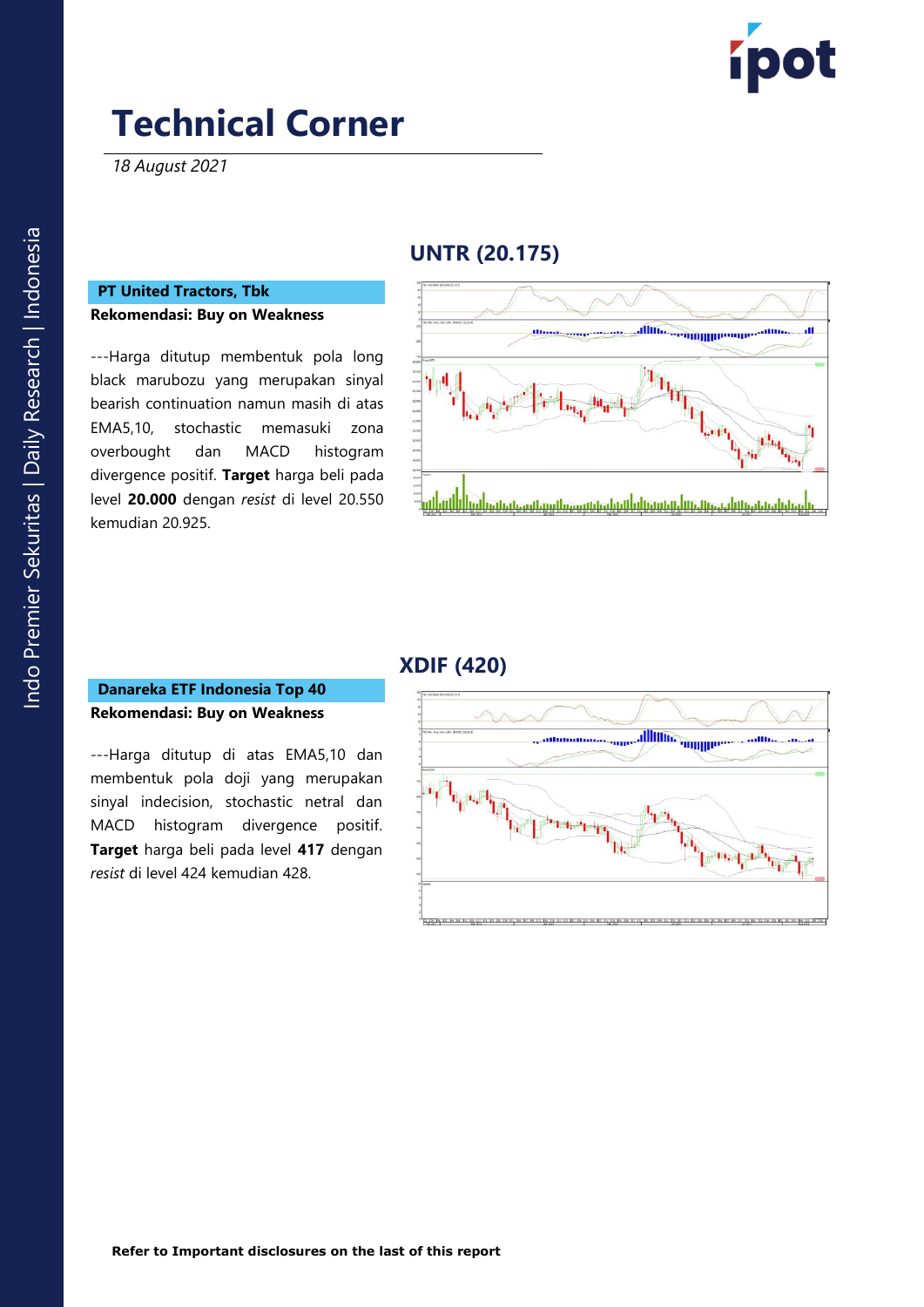

*18 August 2021*

### **Premier ETF Pefindo i-Grade Rekomendasi: Buy on Weakness**

---Harga ditutup di atas EMA5,10 dan membentuk pola doji yang merupakan sinyal indecision, stochastic netral dan MACD histogram convergence positif. **Target** harga beli pada level **161** dengan *resist* di level 164 kemudian 166.

## **XIPI (162)**



### **XPSG (341)**

#### **Pinnacle Indonesia ESG ETF Rekomendasi: Buy on Weakness**

---Harga ditutup di atas EMA510 dan membentuk pola doji yang merupakan sinyal indecision, stochastic netral dan MACD histogram divergence positif. **Target** harga beli pada level **339** dengan *resist* di level 346 kemudian 350.